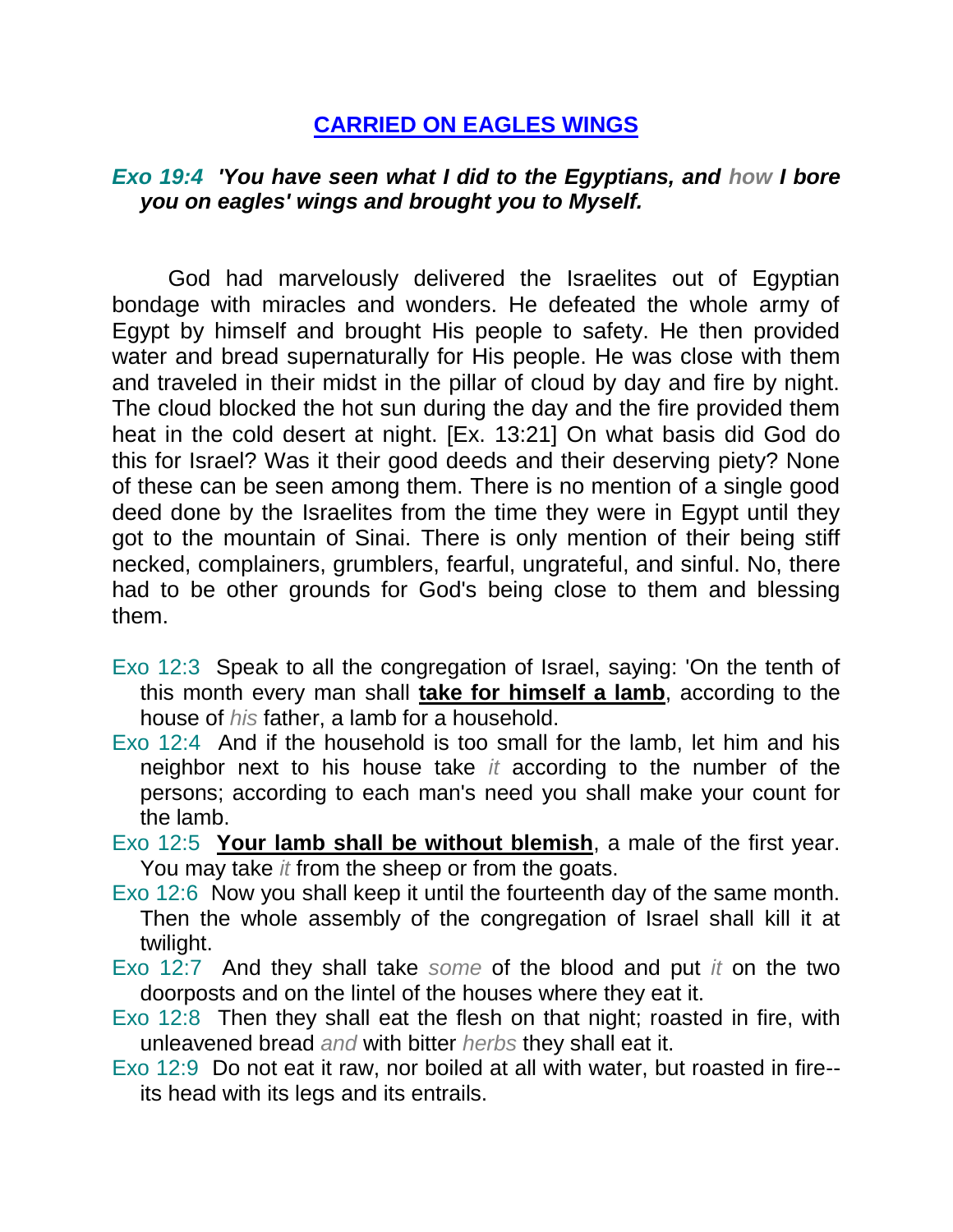- Exo 12:10 You shall let none of it remain until morning, and what remains of it until morning you shall burn with fire.
- Exo 12:11 And thus you shall eat it: *with* a belt on your waist, your sandals on your feet, and your staff in your hand. So you shall eat it in haste. It *is* the Lord's Passover.
- Exo 12:12 'For I will pass through the land of Egypt on that night, and will strike all the firstborn in the land of Egypt, both man and beast; and against all the gods of Egypt I will execute judgment: I *am* the Lord.
- **Exo 12:13 Now the blood shall be a sign for you on the houses where you** *are.* **And when I see the blood, I will pass over you;** and the plague shall not be on you to destroy *you* when I strike the land of Egypt.

The basis for God's goodness and blessing to the nation of Israel was not their deserving deeds or obedience to a set of rules. They were blessed by the obedience of faith in following God's direction in slaying an unblemished lamb and placing its blood on their doorposts. It was their faith in the blood of the lamb that was the reason God blessed them and was close to them. It was right after they sacrificed the lamb that God delivered them. He did not only deliver them out of bondage but He also prospered them and healed them. These blessings came not by their deserving deeds but by their faith in the lamb and by the shed blood.

## Psa 105:37 He also brought them out [*of Egypt*] with **silver and gold**, And *there was* n**one feeble among His tribes.**

Not one noble deed was recorded that would cause God to bless his people with prosperity or healing. Nothing but bad deeds were mentioned about them except their obedience of faith in killing the lamb and applying the blood. This shows that deliverance, healing, and prosperity come by grace and not works. God was close with His people all the way from Egypt to Mt. Sinai. He traveled in their midst. He did this not because the people deserved it, but because of the blood of the Lamb. However, things would change drastically when they reached Mt. Sinai. At this mountain God spoke to His people about how He had treated them so far.

Exo 19:4 'You have seen what I did to the Egyptians, and *how* I bore you on eagles' wings and brought you to Myself.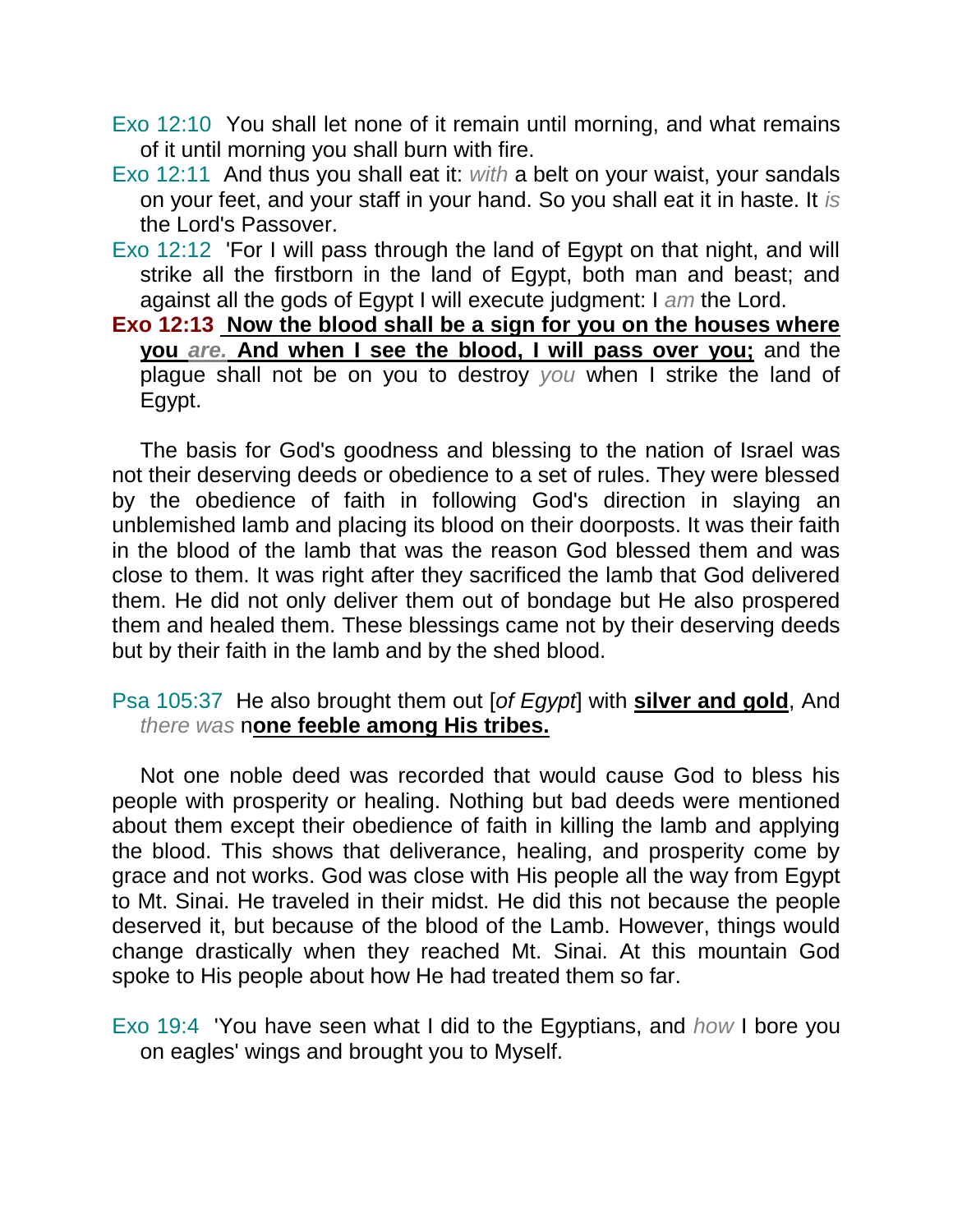He said that He had **born them on eagles wings and brought them to Himself.** What does this mean? Many preachers have said that this refers to the practice of mother eagles carrying their young on their wings while they learn to fly. This sounds great in sermons, but if you ask any experts on eagles you will find out that this is a total falsity. Eagles in nature do not carry their young on their wings. It just does not happen. So since this is not referring to natural eagles, what can it refer to? The Eagle here represents the Son of God, Jesus Christ.

Eze 1:10 As for the likeness of their faces, *each* had the face of a man; each of the four had the face of a lion on the right side, each of the four had the face of an ox on the left side, and each of the four had the **face of an eagle.** 

Ezekiel saw cherubs. These are the highest class of angels. These cherubs had four faces- a face of a man, a face of a lion, a face of an ox, and a face of an eagle. These cherubs were created to worship the Lord and reveal His nature. These cherubs teach of Jesus Christ. The four faces reveal the four-fold revelation of Jesus Christ found in the New Testament. The four gospels reflect this. Matthew reveals Christ as King [the Lion], Mark reveals Christ as the Ox [the Servant], Luke reveals Jesus as the Son of Man [face of a man], but **John reveals Jesus as the Son of God [the Eagle]**. When God says that he carried the Israelites on the wings of an eagle to Himself He is referring that Israel was brought close to God by the blood of the Lamb- which represents the person and work of His Son Jesus Christ [The Eagle]. Being carried on the wings of an eagle speaks of flight. Man cannot fly unaided. God is much too high for man to come close to by His own works and ability. There is no way for man to climb to God. No, God sent His Eagle to pick His people up and carry them to Himself. By the person of His Son Jesus and His finished work of redemption we were raised up with Him and were made to sit with Him in heavenly places. [Eph. 2:6] We were carried to be close to God on the wings of the Eagle! Receiving grace will always bring us close to God. Receiving what Jesus has done for us and placing our faith in the blood that has forgiven us of all our sins will bring us right into God's presence and open the way to prosperity and healing and God's blessings. The second you try to deserve God's blessings by your own good works you will find distance between you and God. This is what Israel found at Mt. Sinai.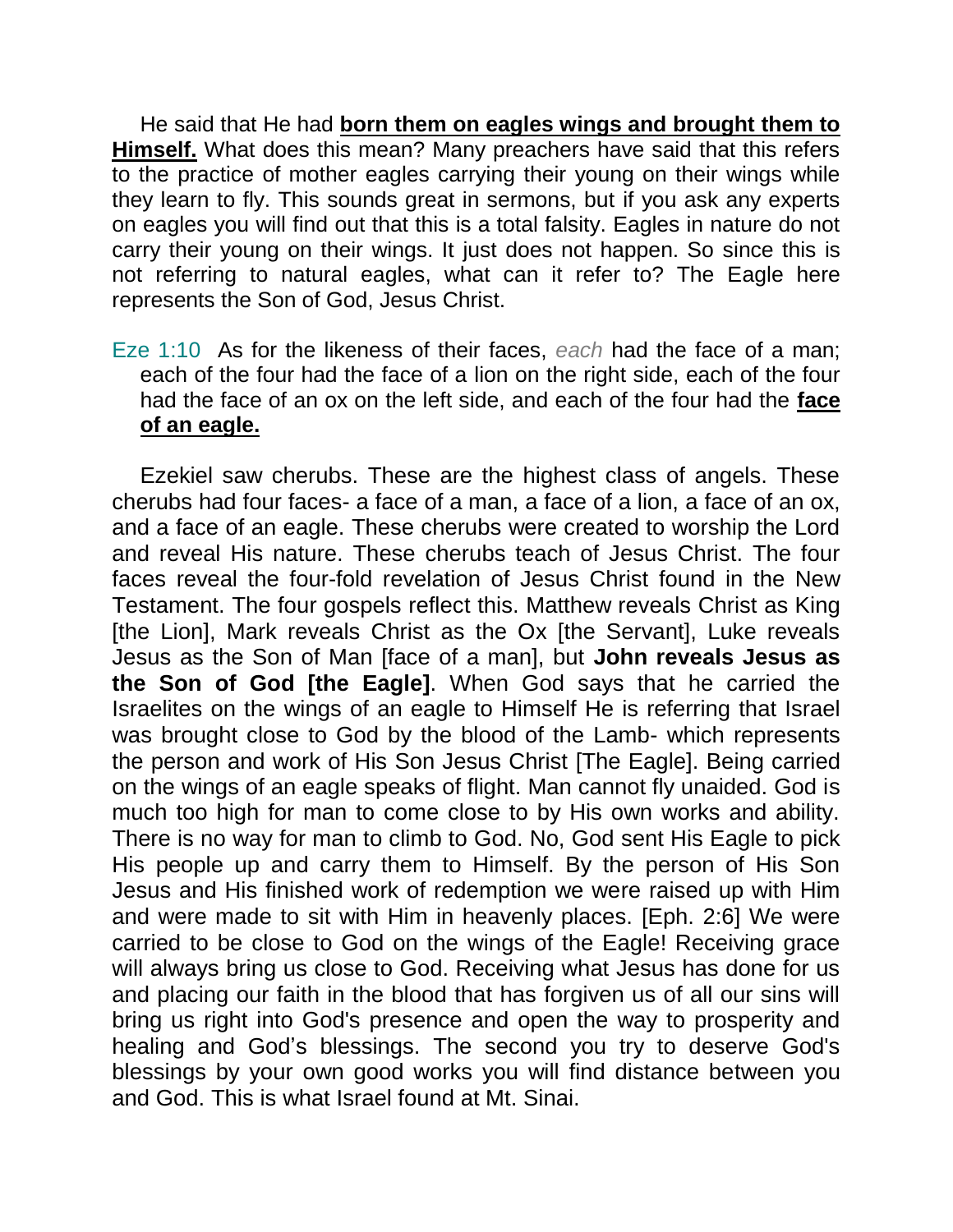- Exo 19:4 'You have seen what I did to the Egyptians, and *how* I bore you on eagles' wings and brought you to Myself.
- Exo 19:5 Now therefore, if you will indeed obey My voice and keep My covenant, then you shall be a special treasure to Me above all people; for all the earth *is* Mine.
- Exo 19:6 And you shall be to Me a kingdom of priests and a holy nation.' These *are* the words which you shall speak to the children of Israel."
- Exo 19:7 So Moses came and called for the elders of the people, and laid before them all these words which the Lord commanded him.
- **Exo 19:8** Then all the people answered together and said, "All that the Lord has spoken we will do." So Moses brought back the words of the people to the Lord.
- Exo 19:9 And the Lord said to Moses, "Behold, I come to you in the thick cloud, that the people may hear when I speak with you, and believe you forever." So Moses told the words of the people to the Lord.
- Exo 19:10 Then the Lord said to Moses, "Go to the people and consecrate them today and tomorrow, and let them wash their clothes.
- Exo 19:11 And let them be ready for the third day. For on the third day the Lord will come down upon Mount Sinai in the sight of all the people.

## Exo 19:12 **You shall set bounds for the people all around, saying, 'Take heed to yourselves** *that* **you do** *not* **go up to the mountain or touch its base. Whoever touches the mountain shall surely be put to death.**

Israel did not understand the grace of God shown to them. They thought that God delivered them and blessed them because of them. God had to reveal to the people that they did not deserve His presence, deliverance, and blessings because of their deeds but because of the unblemished Lamb and His blood. He gave Moses the Ten Commandments and told Moses to present them to Israel. God wanted to test Israel. When they heard the commandments they all said that they would keep them. God had told them up to this point that He had blessed them and carried them on the wings of the Eagle, but they now chose a different means of relating to God. They chose now to relate to God based upon their personal holiness and obedience to a set of rules in order to deserve God's presence and blessings. Instead of accepting this new way of relating to God they should have said, "We are not able to keep these commandments perfectly. You have blessed us by your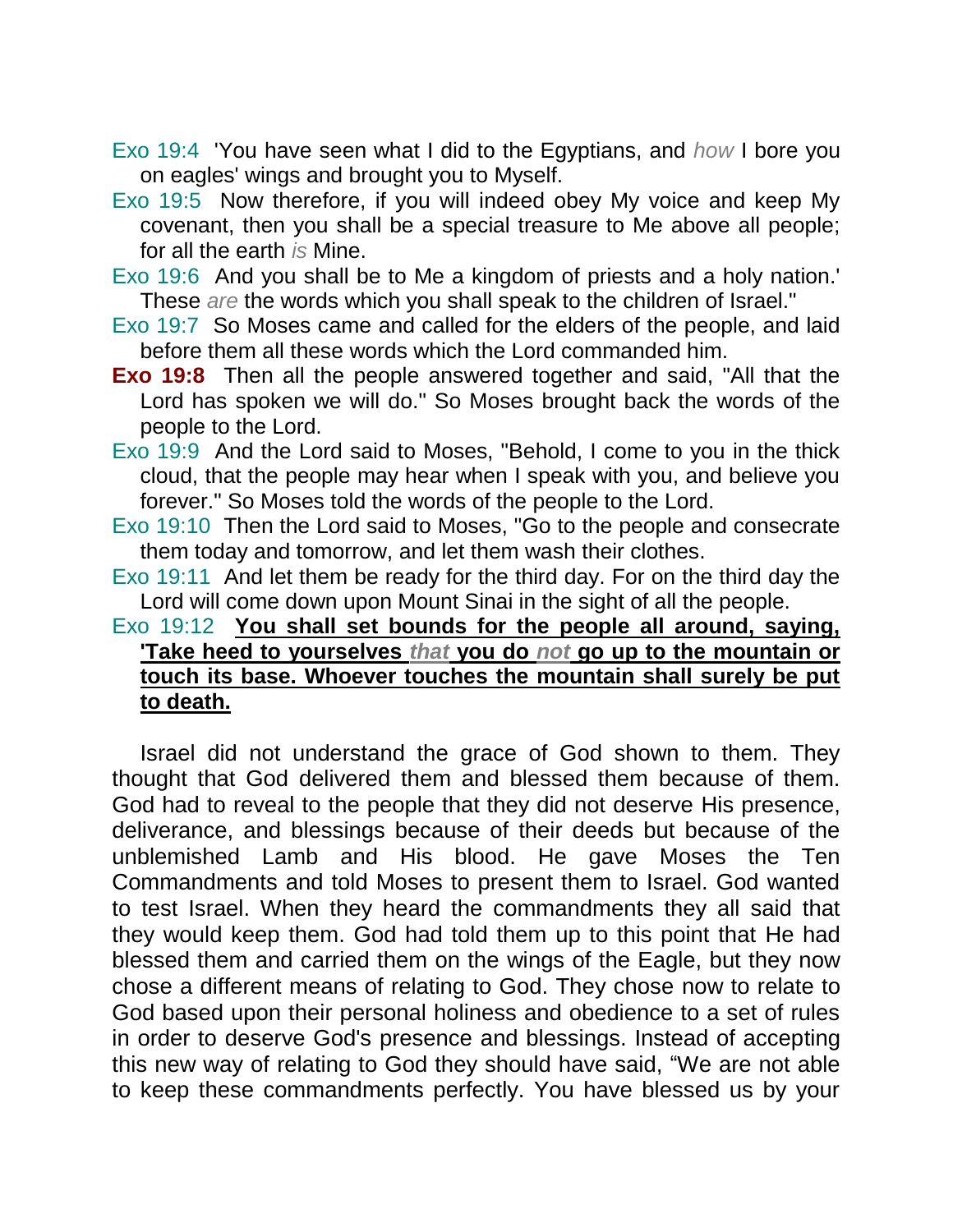grace, if you will allow us, please keep us on the wings of the Eagle and treat us on the basis of the Lamb." They did not do this. They accepted the Law. What was the immediate result of their acceptance of the Law and this new way of relating to God? **It created distance with God.** God said, Ok, tell the people to wash themselves [purify themselves] and set bounds for the people so they will not be able to get close to me. Up till that point God was in their midst in the cloud and fire providing for them. Now, they had to stay away from God or they would be put to death. From Egypt to Mt. Sinai not one single person was killed by God for their grumbling, griping, unbelief, fearfulness, rebellion, or sin. God just kept on providing for them and blessing them because of the Lamb. The Eagle kept carrying them. Now that they accepted the Law things changed. The Eagle dropped them! They had to get to God themselves!

Moses went back up into the mountain and came down with the Ten Commandments on two stone tablets. He found that Israel had made a golden calf [idol] and was worshipping it. The Israelites boasted they would keep God's commandments and they immediately broke the first one- do not make or worship an idol! They could not keep the very first commandment!

- Exo 32:27 And he said to them, "Thus says the Lord God of Israel: 'Let every man put his sword on his side, and go in and out from entrance to entrance throughout the camp, and let every man kill his brother, every man his companion, and every man his neighbor.' "
- **Exo 32:28** So the sons of Levi did according to the word of Moses. And about **three thousand men of the people fell that day**.

God told the Levites to kill those who were worshipping the idol and three thousand people died that day. From that day onward we see that when Israel sinned, griped, complained, or rebelled judgment fell on them and people died because of it. It is important to note on the day Pentecost the age of Grace began and three thousand men got saved and received life! The Law kills, but Grace gives life! The Law reveals sin and produces wrath. It produces a distance from God. Under grace God traveled openly with the nation of Israel in the pillar of cloud and fire and His presence brought relief and protection. Once they accepted Law God removed himself behind a thick veil away from contact from the people. Only the High Priest could come before God with the blood of the Lamb. This